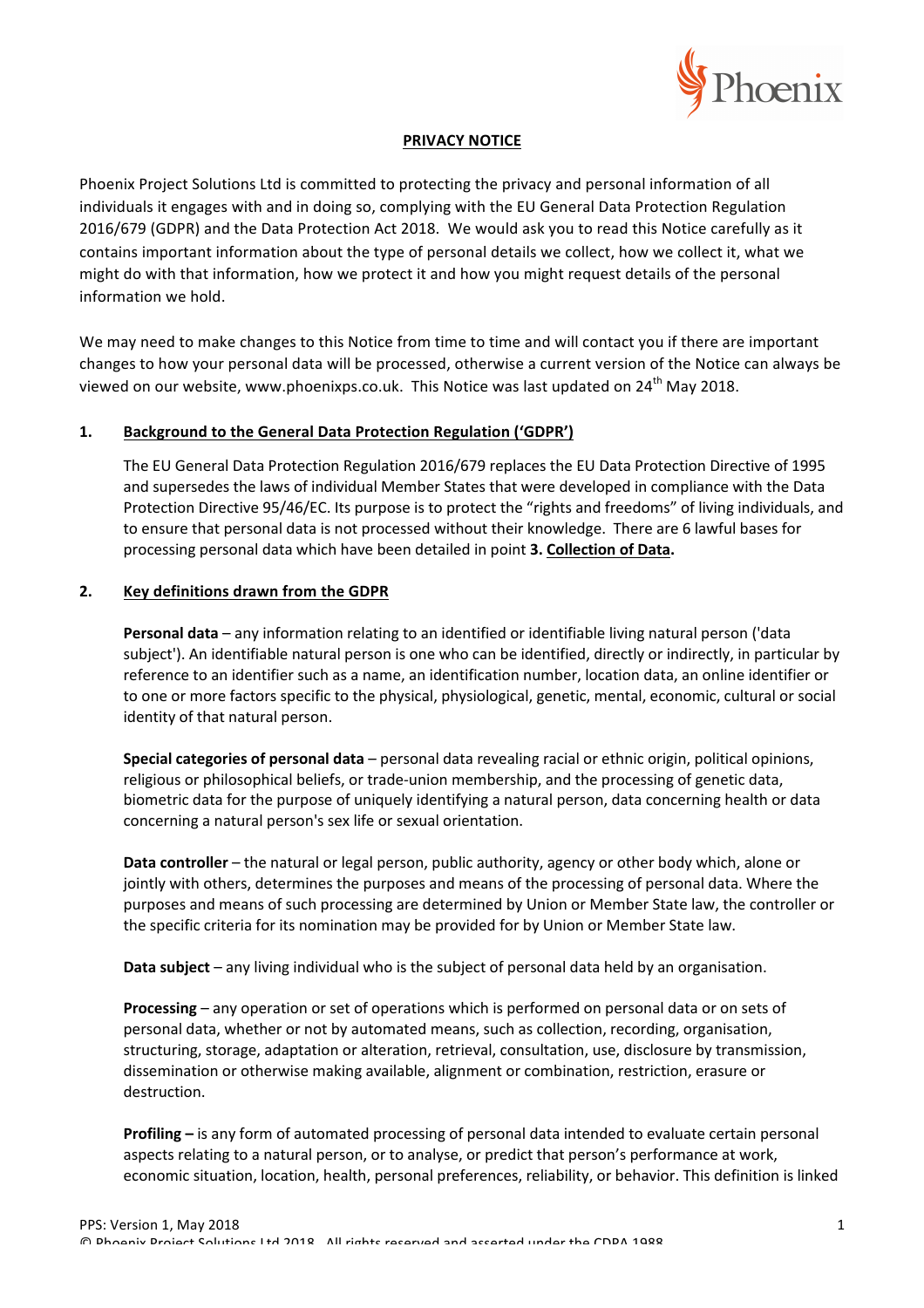to the right of the data subject to object to profiling and a right to be informed about the existence of profiling, of measures based on profiling and the envisaged effects of profiling on the individual. **Personal data breach** – a breach of security leading to the accidental, or unlawful, destruction, loss, alteration, unauthorised disclosure of, or access to, personal data transmitted, stored or otherwise processed. There is an obligation on the controller to report personal data breaches to the supervisory authority and where the breach is likely to adversely affect the personal data or privacy of the data subject.

**Data subject consent** – Phoenix Project Solutions Ltd understands "consent" to mean that data subject has been fully informed of the intended processing of their personal information and has signified their agreement. That it has been freely given, is specific, informed and there is an unambiguous indication of the data subject's wishes by which he or she, by a statement or by a clear affirmative action, signifies agreement to the processing of personal data relating to him or her.

**Child** – the GDPR defines a child as anyone under the age of 16 years old. The processing of personal data of a child under 13 years of age is only lawful if parental or custodian consent has been obtained.

**Third party** – a natural or legal person, public authority, agency or body other than the data subject, controller, processor and persons who, under the direct authority of the controller or processor, are authorised to process personal data.

**Filing system** – any structured set of personal data, which are accessible according to specific criteria, whether centralised or de-centralised.

## **3. Collection of data**

We will collect and use different personal information about you for different reasons depending on our relationship with you be that prospective client, client or supplier. Were you to provide personal information to us about other individuals (for example direct contact details for a colleague) we will also be data controller of their personal information and we are responsible for protecting their personal information and using it appropriately. This notice will therefore apply to those individuals and you should refer them to this notice.

### **How we might collect personal data**

Information obtained from any written or verbal communication with you; Information collected through any meeting with you; Information you might provide in a survey, review or in response to a newsletter; Information obtained through audit or processed whilst ensuring regulatory obligations are met.

### **What personal information may we collect?**

General information such as your name, address, job title, place of employment, phone numbers and email addresses.

We do not have any cookies operating on our site and therefore will not obtain any information this way.

# **What special categories of information may we collect?**

Depending on the nature of the service you receive from us we may process sensitive details which might include any criminal conviction(s) and any related information relevant to the service you are receiving which you have chosen to disclose.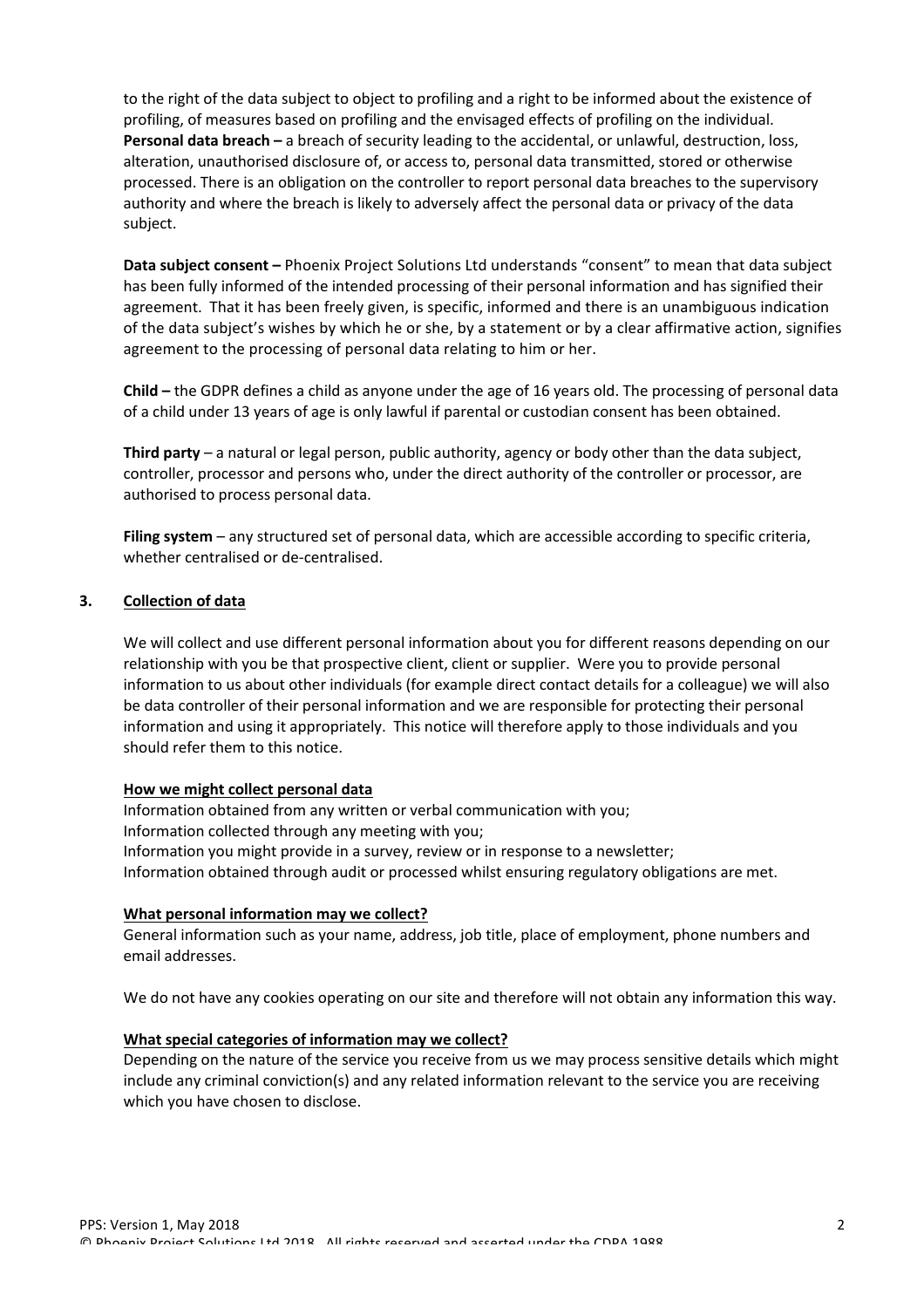### **How we might use your personal data**

There are a number of reasons we might use your personal information and for each use we need to have a "lawful" basis to do so. We will rely on one or more of the following "lawful bases" when we process your "personal information":

**Consent:** the individual has given clear consent for you to process their personal data for a specific purpose

**Contract**: the processing is necessary to service a contract you have with the individual, or because they have asked you to take specific steps before entering into a contract

**Legal or regulatory obligation**: the processing is necessary for you to comply with the law (not including contractual obligations)

**Vital Interests:** the processing is necessary to protect someone's life.

**Public task:** the processing is necessary for you to perform a task in the public interest or for your official functions, and the task or function has a clear basis in law.

## **Example of purpose for processing your personal data**

Registering you as a client or supplier

You have given us your permission (consent) to send you information about services, ICO updates and/or blog/news updates 

To maintain satisfactory records/fulfil the obligations of a contract with you/your organisation To comply with our legal or regulatory obligations

For communications purposes including handling complaints and dealing with any other communications

## Who we might share your personal information with?

We will not sell or transfer your personal information to anyone unless we have a valid purpose as set out above and we would only disclose it to the following parties:

Regulatory and government bodies, where we have a legal obligation to do so;

Data Protection authorities;

Third party suppliers/controllers/processors who have entered into a contractual arrangement with us to provide a service we need to carry out our everyday business such as IT suppliers, accountants, lawyers; web/database design and management;

Third party suppliers/controllers/processors who deliver a product/service you have requested; Your employer.

### How long do we keep your personal information for?

We will only keep your personal information for so long as it is reasonably necessary to fulfil the purposes set out above and/or to comply with our legal and regulatory obligations or for as long as necessary to respond to concerns you have raised – this period would usually be 7 years after the last time you interacted with us. The length of time we keep your information for these purposes will vary depending on the obligations we are required to meet but, where possible, information needing to be retained will be anonymised.

### **What is our approach to sending your personal information overseas?**

It is the policy of Phoenix Project Solutions Ltd not to engage with any third party controller/processors who operate outside of the European Economic Area ("EEA"), therefore when undertaking GDPR due diligence with processor suppliers and/or third party controller/suppliers we look to ensure they also have the same policy. Personal data shall not be transferred to a country or territory outside the European Union unless a data subject specifically requests it in relation to a service they require. The country or territory must then ensure one or more of the specified safeguards is in place to provide an adequate level of protection for the 'rights and freedoms' of the data subject in relation to the processing of personal data as per the GDPR regulation.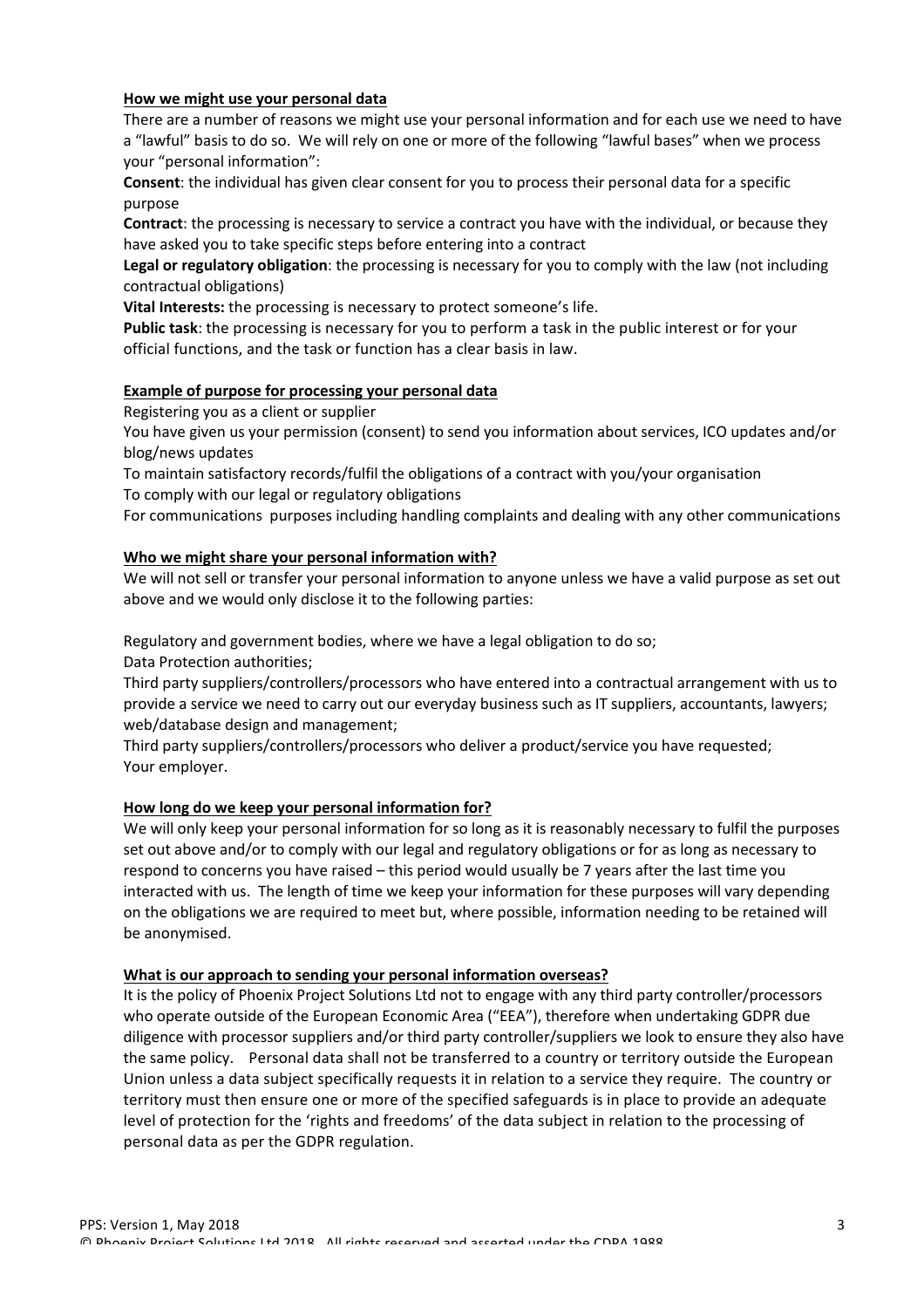## **4. Data subjects' rights**

Data subjects have the following rights regarding data processing, and the data that is recorded about them:

### • The right to be informed

You have the right to receive clear and easy to understand information on what personal information we have, where we hold it, why we hold it and who we share it with.

# • The right of access to personal information

You have the right to access any personal data (i.e. data about them) which is held by the firm in electronic format and manual records, which form part of a relevant filing system. Information should be provided within one calendar month, free of charge. We reserve the right to charge a fee if you are requesting information previously provided.

### • The right to rectification

If you believe there are any inaccuracies, discrepancies or gaps in any of the personal information we hold on you, you have the right to request it be corrected.

### **The right to erasure**

You are entitled to request that we erase, cease processing and/or delete your information. If there is a regulatory requirement to hold information please see your "right to restricted access" below:

**The right to restricted access** (where regulatory requirements prohibit erasure) You can ask that we block or suppress the processing of your personal information in certain circumstances. 

## The right to portable data

You have the right for personal data to be provided in a secure, structured, commonly used and machine-readable format, and the right to have that data transmitted to another controller.

### The right to object/withdraw consent

The consent of the data subject can be withdrawn at any time from the processing of their personal data.

### The right not to be subject to automated decision-making

You have the right to object to any automated profiling.

### **5. Cookies**

We do not have cookies operating within our website. If you would like information on Cookies, please visit www.youronlinechoices.com

Our website may, from time to time, contain links to and from third party websites, including social media sites. If you follow a link to any of these websites, please note that these sites have their own privacy notices and that Phoenix Project Solutions Ltd do not accept any responsibility or liability for those notices. Please check these policies before you submit any information to these websites.

### **6. Security of data**

Phoenix Project Solutions Ltd take IT and security of data very seriously. Employees are responsible for ensuring that any personal data, which the firm holds and for which they are responsible, is kept securely. Any personal information will be held securely, within the EU or a country which the EU has deemed to have adequate security measures in place.

Internally we will have appropriate safeguards and procedures in place aligned with good practice standards to protect all information held and all staff with access to personal data will have been issued with the IT Policy which they are required to comply with.